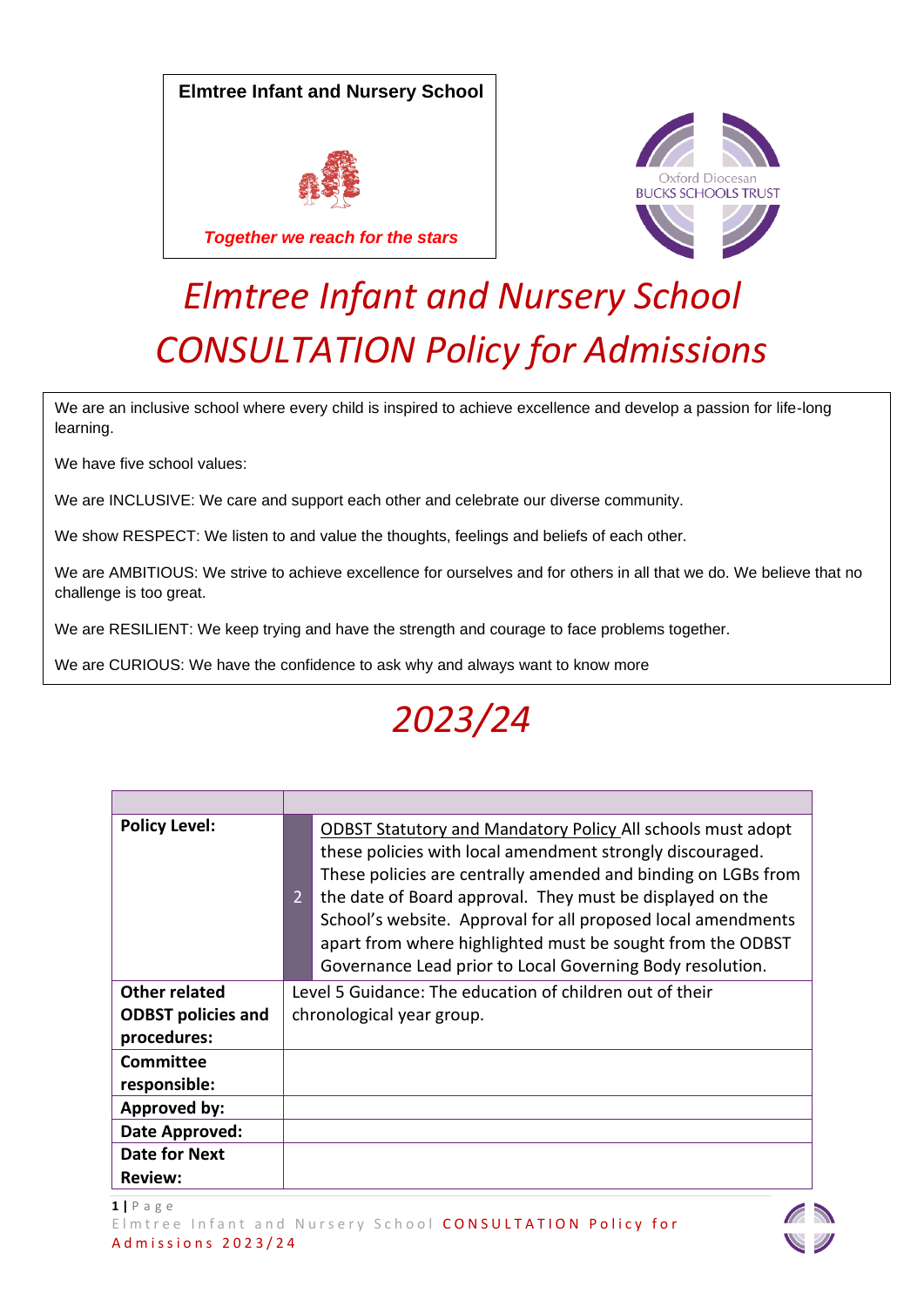### **Elmtree Infant and Nursery School CONSULTATION Policy for Admissions 2023/24 (Primary, Infant or First School)**

Elmtree Infant and Nursery School is part of the Oxford Diocesan Bucks Schools Trust (ODBST), who are the admissions authority for the school. The Board of Trustees work in partnership over the consultation and operation of the individual schools' admissions policy but hold to the Board of Trustees the agreement to the admissions policies of its academies.

At Elmtree Infant and Nursery School our priority is to develop a love of learning, inspired by quality teaching by building and developing upon all of our individual talents. We work tirelessly to ensure that our children enjoy a stimulating and diverse education; learning is irresistible, children are happy, feel safe and are valued. Learning experiences are rich and enjoyable. We welcome applications from all members of the community without reference to ability or aptitude, and irrespective of faith. Everything we do as a school is to ensure that our children achieve their very best and we are deeply aware that children only get one chance at their primary education. It is therefore our job to ensure that they all reach for the highest levels of personal achievement and development. We want every child to be successful; to reach for success from the very first day they join us so when they leave us, they have a love of learning for the rest of their lives. Together we reach for the stars.

The Trust has made every effort to ensure that these arrangements comply with the School Admissions Code 2021 and all relevant legislation, including that on infant class sizes and equal opportunities.

In reviewing this policy the Trust Board has had regards to the Equality Act 2010 and carried out an equality impact assement. It is satisfied that no group with a protected characteristic will be unfairly disadvantaged.

The Trust consulted on its admission policy in 2020-21.

#### **Admission arrangements to the Reception Year in September 2023**

At our school, pupils are normally admitted at the beginning of the school year (1 September – 31 August) in which they reach their fifth birthday. Parents whose children were born between 1 September 2018 and 31 August 2019 may apply for them to be admitted to the Reception Year in September 2023. There are 60 places (the published admission number or PAN) available.

Parents of a child whose fifth birthday falls between 1 September 2023 and 31 March 2024 may defer entry until their child reaches compulsory school age (the term beginning in January or April after his or her fifth birthday). The school will hold the deferred place for the child (provided it is taken up during the school year 2023/24), although, in the majority of cases, we find that children benefit from starting at the beginning of the school year, rather than part way through it.

For children whose fifth birthday falls between 1 April 2024 and 31 August 2024 (summer born children) who do not reach compulsory school age until September 2023, parents who do not wish them to start school in school year 2023/24 but to be admitted to the Reception Year in September 2024 should proceed as follows: They should apply at the usual time for a place in September 2023 together with a written request that the child is admitted outside his or her normal age group to the Reception year in September 2024. NB parents will need to provide supporting reasons for seeking a place outside the normal age group and should discuss the position with the head teacher as early as possible. The school will consider the request carefully and, if it is agreed, this should be clear before the national offer day (17 April 2023), and their application for the normal age group may be withdrawn before any place is offered. They should then reapply in the normal way (no later than 15

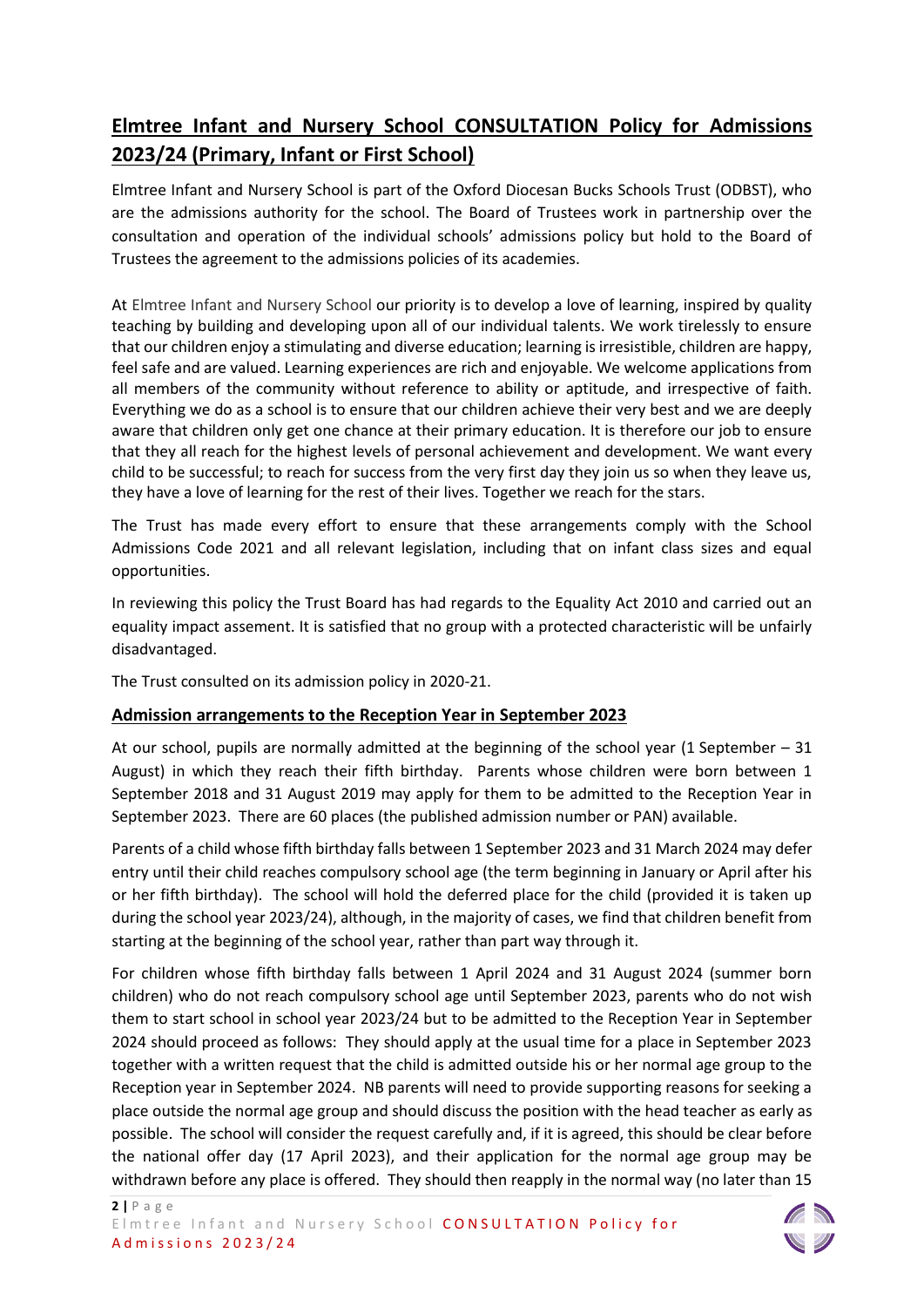January 2024) for a Reception place in September 2024. If their request is refused, the parents must decide whether to wait for any other offer of a place in September 2023 (NB it will still be subject to the over-subscription criteria below) or to withdraw their application and apply in the second half of the of the summer term 2024 for a Year 1 place in September 2024. Parents should be aware that the Year 1 group may have no vacancies and it could be full with children transferring from the 2023/24 Reception Year group. NB agreement by the school in 2023 to defer does not guarantee a place in September 2024 – the normal over-subscription criteria apply.

Until the child reaches compulsory school age, s/he may attend part-time. If parents wish to exercise this right they should discuss detailed arrangements with the head teacher.

**Parents (see Note 1) wishing to apply for the Reception [Foundation] Year in September 2023 must complete the common application form provided by their home local authority (the home LA). The home LA is the LA in whose area the parents live at the time of the application. The form must be returned to that LA no later than 15 January 2023. Applications received after this date will normally only be considered after all those received on or before the cut-off date Offers and refusals of places will be sent by the home LA on 17 April 2023.**

Procedures for applying to any school in Buckinghamshire are explained on Buckinghamshire Council's website:

#### <https://www.buckinghamshire.gov.uk/schools-and-learning/schools-index/school-admissions/>

#### **Over-subscription criteria**

Children with an Education, Health and Care (EHC) plan naming Elmtree Infant and Nursery School will always be offered places. If there are fewer applications than places available, all children will be offered places. If there is greater demand for admission than there are places available, the following criteria will be applied in the order set out below:

- 1. Looked-after children and children who were previously looked after, including those children who appear to have been in state care outside England, but ceased to be so as a result of being adopted. (See Note 2)
- 2. Families who have exceptional medical or social needs that make it essential that their child attends Elmtree Infant and Nursery School rather than any other. These needs must be fully supported by written evidence from the appropriate professional person involved with the family. (See Note 3)
- 3. Children with a normal home address (See Note 4) in catchment area and with a sibling (see Note 5) on the roll of the school at the time of application or whose parent has accepted an offer of a place at the school and who is expected still to be in attendance at the time of entry to the school.
- 4. Children with a normal home address in catchment area (see note 4 map)
- 5. Children with a normal home address outside of the catchment area (see note 4 map) and with a sibling on the roll of the school at the time of application or whose parent has accepted an offer of a place at the school and who is expected still to be in attendance at the time of entry to the school.
- 6. Other children.

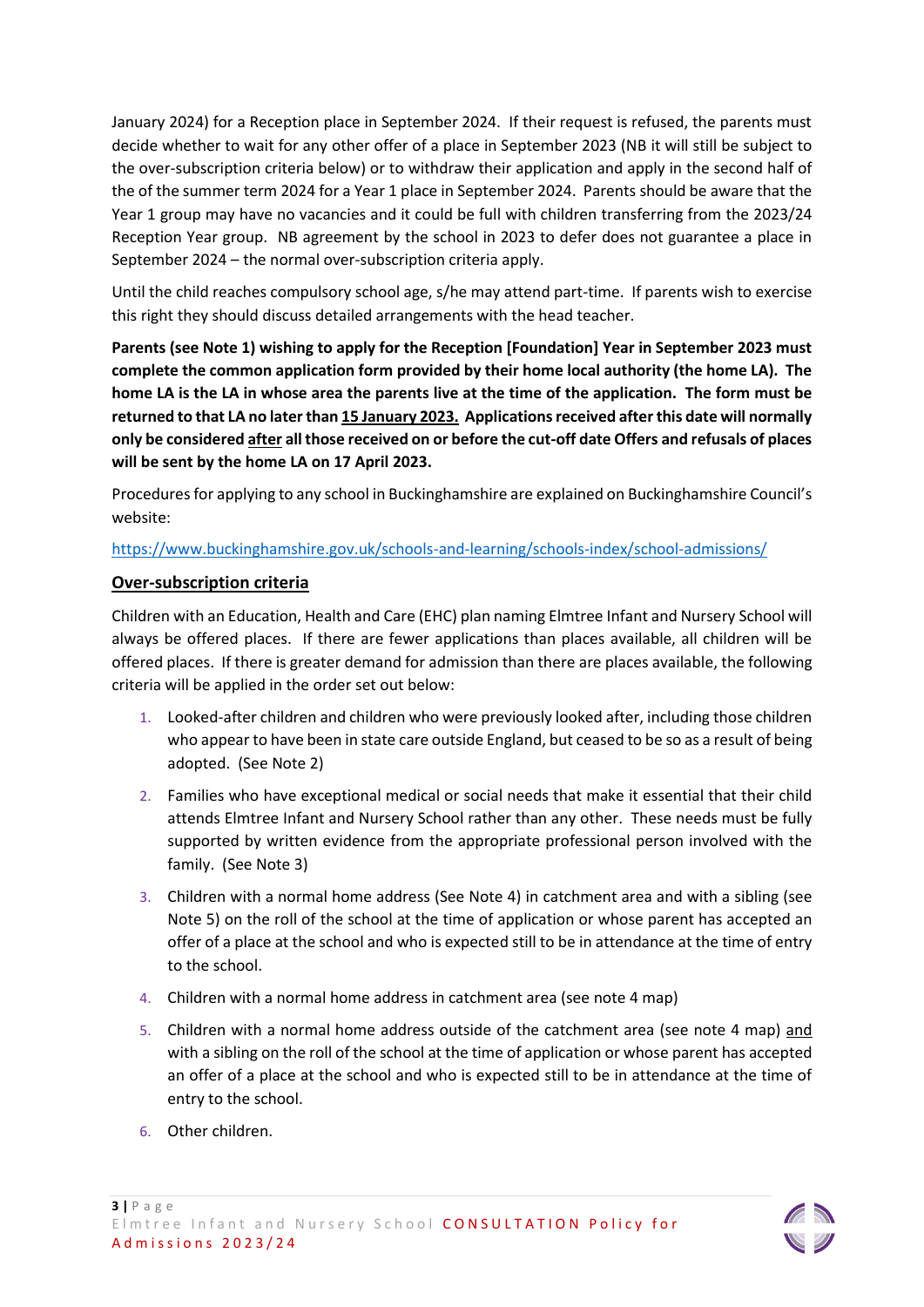Proximity of the child's home, as measured by the straight line distance (see Note 6) between the home and the school with those living nearer being accorded the higher priority, will serve to differentiate between children in criteria 1 to 6 should the need arise. In the event that two distance measurements are identical, the school will use random allocation to decide which child should be offered the place. The process will be conducted in the presence of a person independent of the school.

#### **All Other Admissions**

Admission to the school during the school year depends on whether or not there are places available. All year groups at the school have 60 places. Applications must be made directly to the school on a form available from the school.

If there is a vacancy, and there is no child on the relevant waiting list with a higher priority (according to the over-subscription criteria 1-6 above), a place will be offered.

In-year admissions or admissions at the beginning of school years other than Reception will only be considered by the Governing Body up to half a term [using the three term year] in advance of the desired date for entry. For example for entry in January, the application will not be considered until after the October half term break.

If parents are moving house, the school will ask for evidence of the move, when considering any application for a place. Documentary evidence in the form of a solicitor's letter to confirm exchange of contracts, or a rental agreement for at least a period of six months will be required (Armed Forces personnel and crown servants are exempt). If you are returning from elsewhere, to live in a home that you own, we will require evidence to show that you have returned. We will also ask for evidence that any previous house owned has been sold or is being sold. We would not accept an address where the one given is that of a second home with the main home being elsewhere. If there are two or more homes, we will check which is the main home, and may refuse to base an allocation of a place on an address which might be considered only temporary. Nor would we accept an address where the child was resident other than with a parent or carer unless this was part of a fostering or formal care arrangement. We would not normally accept an address where only part of a family had moved, unless connected with a divorce or permanent separation arrangement, in which case we would require proof.

#### **Admission outside normal age group**

Requests from parents for places outside a normal age group will be considered carefully, e.g. for those who have missed education due to ill health. Each case will be considered on its own merits and circumstances. However, such admissions will not normally be agreed without a consensus that to do so would be in the pupil's interests. It is recommended that parents discuss their wishes with the head teacher in advance of applying for a place. The governors may ask relevant professionals for their opinion on the case. It should be noted that if a place in the requested age group is refused, but one in the normal age group is offered, then there is no right of appeal.

#### **Waiting Lists**

The school maintains waiting lists for those children who are not offered a place, and the parents ask for the child's name to be added to the waiting list. The order of priority on the waiting list is the same as the list of criteria for over-subscription and does not depend on the date on which an application is received. No account is taken of length of time on a waiting list. The school periodically seeks confirmation that parents wish a child to be kept on the waiting list.

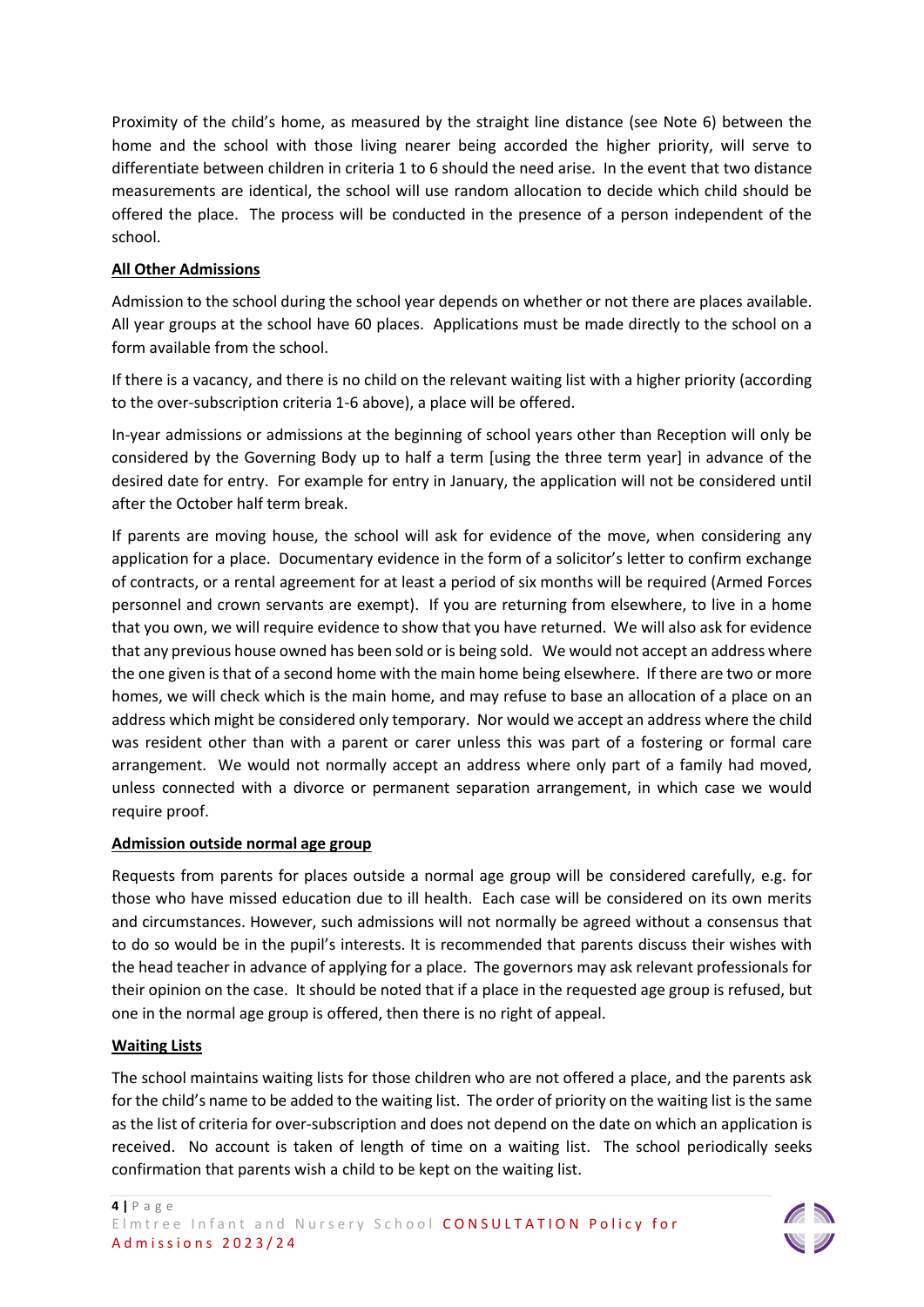#### **Multiple births**

In cases where there is one place available, and the next child on the list is a twin, triplet, etc., we would admit both twins (and all the children in the case of other multiple births) even if this meant exceeding the agreed admission number of 60 for Reception 2023/24 or the number of places 60 in other year groups.

#### **Fair Access**

The school participates in ABC LA's Fair Access Protocol. Children qualifying under the Fair Access Protocol may be offered a place even if there are no places available in the relevant year group and also take priority for admission over any child on the waiting list.

#### **Appeals**

There are established arrangements for appeals against non-admission. Details are available from the school, including the date by which an appeal should be submitted. It should be noted that, in the event of an unsuccessful appeal against non-admission to the school, the school does not consider any further application in the same school year (1 September – 31 August), unless there has been a material change in circumstances, for example a change of address which results in a move from outside the catchment area to inside it.

Parents who wish their children to attend the school are most welcome to visit. Arrangements can be made through the Admissions Secretary at the school.

#### **Admissions in September 2022 (To be added once known)**

The school received applications expressing a preference for admission to the Reception Year in 2022 by the closing date in January 2022. These were ranked as follows:

|                                                         | Number |
|---------------------------------------------------------|--------|
| Children with statements or EHC plans naming the school |        |
| Criterion 1                                             |        |
| Criterion 2                                             |        |
| Criterion 3                                             |        |
| Criterion 4                                             |        |
| Criterion 5                                             |        |
| Criterion 6                                             |        |

places were offered, with the cut-off coming under criterion at a distance of miles

#### **Further information**

Further information can be obtained from the office at the school, 01494 771474 or office@elmtree.bucks.sch.uk

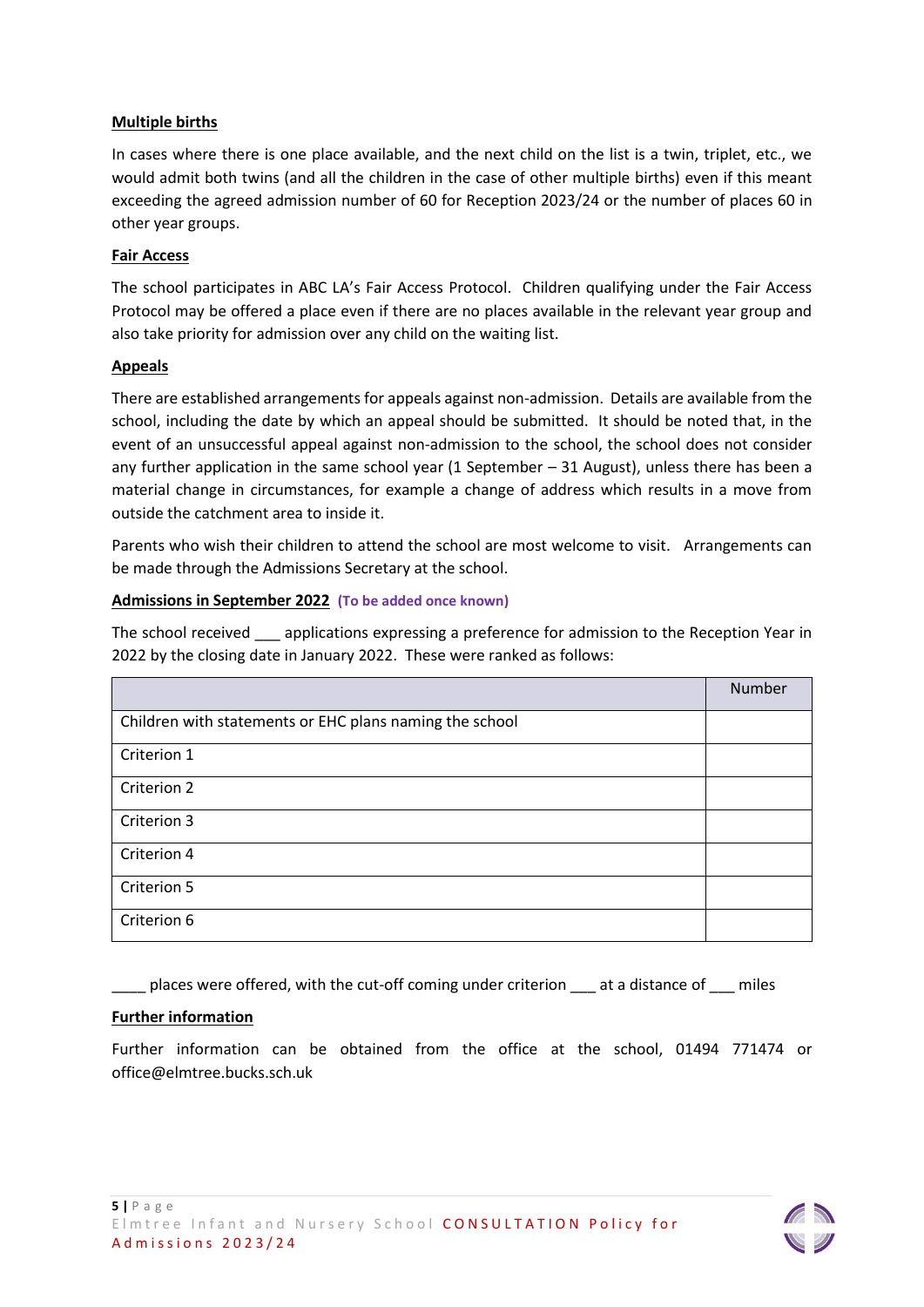#### **Notes**

*Note 1 "Parent" is defined in law (The Education Act 1996) as either:*

- *a) any person who has 'parental responsibility' (defined in the Children Act 1989) for the child or young person; or*
- *b) any person who has care of the child or young person.*

*If you are in any doubt, please contact the school for advice.*

*Note 2 By a "looked-after child" we mean one in the care of a local authority or being provided with accommodation by a local authority in the exercise of its social services function. Previously looked after children are children who have been adopted, subject to child arrangement orders or special guardianship orders. Adopted children are those for whom an adoption order is made under the Adoption Act 1976 (Section 12) or the Adoption and Children Act 2002 (Section 46). A 'child arrangements order' is one settling the arrangements to be made as to the person with whom the child is to live (Children Act 1989, Section 8, as amended by the Children and Families Act 2014, Section 14). A 'special guardianship order' is one appointing one or more individuals to be a child's special guardian/s (Children Act 1989, Section 14A). Applications under this criterion must be accompanied by evidence to show that the child is looked after or was previously looked after (e.g. a copy of the adoption, child arrangements or special guardianship order). Evidence that a child from outside England was previously in state care will be required to come within this criterion. A child is regarded as having been in state care outside England if they were in the care of or were accommodated by a public authority, a religious organisation, or any other provider of care whose sole or main purpose is to benefit society.*

*Note 3 When applying under criterion 2 (exceptional medical or social needs), you must include supporting evidence from an independent professional person who is aware of the situation and supports your reasons for preferring XYZ School. This supporting evidence must clearly demonstrate why the school is the most suitable and must illustrate the difficulties that would be caused if your child had to attend another school. The person supplying the evidence should be a doctor, heath visitor, social worker, etc. who is aware of your child's or your own case. The school reserves the right to ask for further evidence or clarification where necessary and may seek the advice of appropriate educational professionals where necessary.*

#### **Buckinghamshire**

A panel comprising of independent education professionals will consider the applications under this rule on receipt of information from the parent to indicate strong reasons for the child attending a particular school. When making an application parents should send evidence from an independent professional person. This might be a doctor, health visitor, or Education Welfare Officer, who knows about the child and supports the application to the school. It must clearly show why the school is the most suitable and any difficulties if alternate schools were offered. The panel will consider which children can be considered under this rule prior to each admission round.

*Note 4 By normal home address, we mean the child's home address. This must be where the parent or legal carer of the child lives with the child unless it is proved that the child is resident elsewhere with someone else who has legal care and control of the child. The address should be a residential property that is owned, leased or rented by the child's parent/s or person with legal care and control of the child.* 

*To avoid doubt, where a child lives with parents with shared responsibility, each for part of a week or month, the address where the child lives will be determined having regard to a joint declaration from the parents stating the exact pattern of residence. If the residence is not split equally, then the relevant address used will be that at which we are satisfied that the child spends the majority of the school week. Where there is an equal split or there is any doubt about residence, we will make the judgment about which address to use for the purpose of determining whether or not to offer a place. We will take into account, for example, the following:*

- *any legal documentation confirming residence*
- *the pattern of the residence*
- *the period of time over which the current arrangement has been in place*
- *confirmation from any previous school of the contact details and home address supplied to it by the parents*
- *where the child is registered with his/her GP*

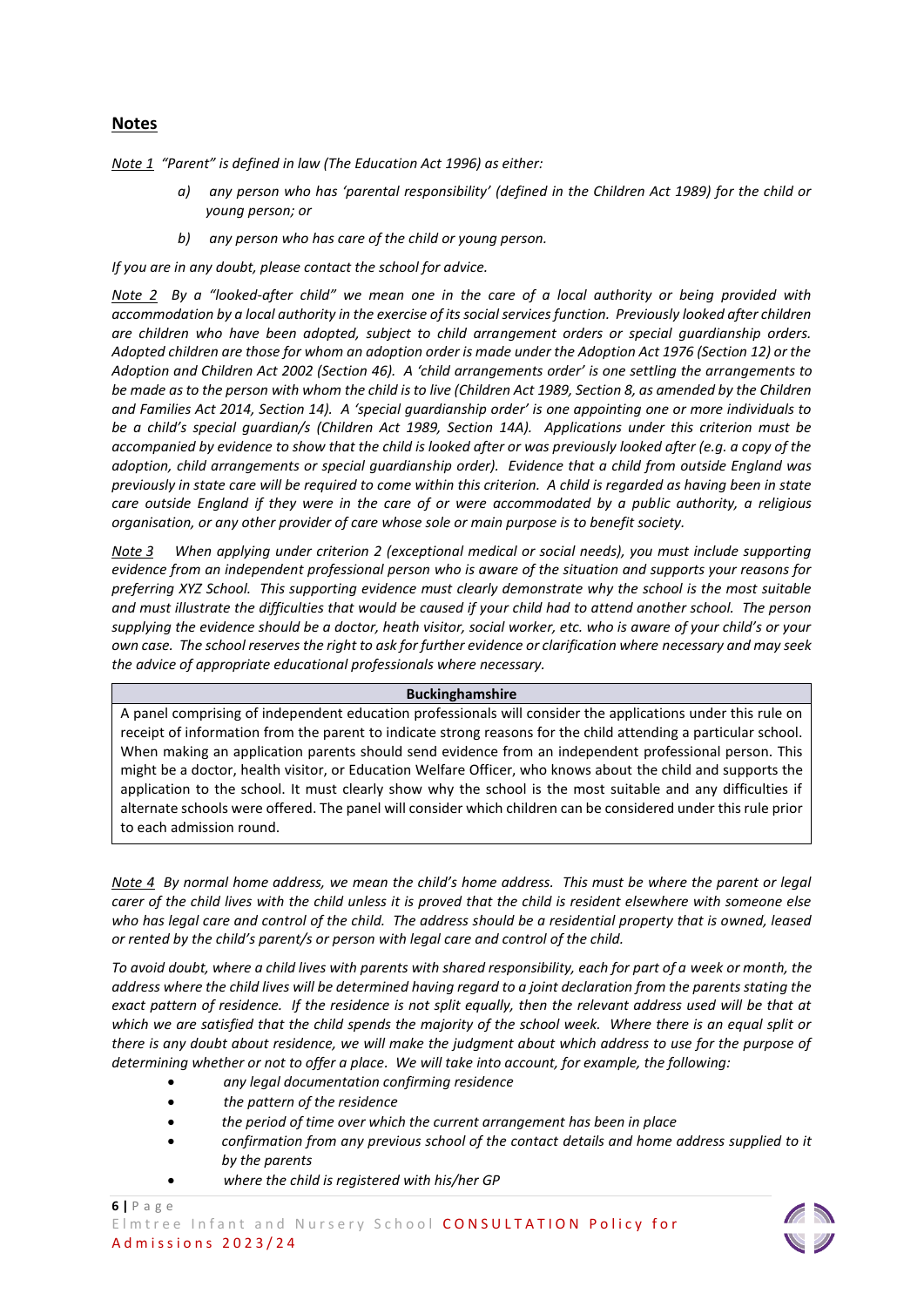• *any other evidence the parents may supply to verify the position.*

*We may ask for evidence of the normal home address in the form of a recent bill. This could be, for example, the most recent Council Tax bill, utility bill no more than three months old, a current TV licence, buildings and contents insurance, mortgage statement or rent book which shows the address concerned. Parents who are unable to provide this evidence should contact the school to discuss what evidence might be acceptable. If it becomes clear or if there is any doubt that the parents and child are not living at the address given on the application form, the school may seek further evidence. The school works closely with the LA to ensure that places are not obtained at the school on the basis of false addresses, and, in cases of doubt, will take steps to verify the information provided. If a place at the school is offered, and it later becomes clear that the offer was made on fraudulent or misleading information (e.g. a false claim to living in the catchment area), and the school has denied a place to a child with a stronger claim, the school will withdraw the offer of a place. The offer can also be withdrawn even after the child has started at the school.*

*We regard a child's home address to be where he or she sleeps for the majority of the school week (Monday to Friday). We may ask to see official documentation, such as a child benefit book or medical card if there are reasons why a child does not live at his or her parent's address. For example, if he or she is resident with a grandparent, this needs to be made clear on the application form. If such arrangements are not declared or a relative's address is used on the application, we may consider that a false declaration has been made, and withdraw the offer of a place. Childcare arrangements are not sufficient reason for listing another address.* 

*If parents move house after the application has been made, but before any offer of a place has been made, the home LA must be informed.*

*If parents are moving, we will ask for evidence of the move, when considering any application for a place under the co-ordinated scheme.*

*We would not accept an address where the one given is that of a second home with the main home being elsewhere. If there are two or more homes, we will check which is the main home, and may refuse to base an allocation of a place on an address which might be considered only temporary. Nor would we accept an address where the child was resident other than with a parent or carer unless this was part of a fostering or formal care arrangement. We would not normally accept an address where only part of a family had moved, unless connected with a divorce or permanent separation arrangement, in which case we would require proof.*

*There are special arrangements for families of service personnel with a confirmed posting or crown servants returning from overseas. If the application is accompanied by an official letter that declares the relocation date, and if there is a place available, it will be offered even though there is not an intended address or the family is not yet living in the area.*

*Note 5 By sibling we mean a brother or sister, half brother or sister, adopted brother or sister, step brother or sister, or the child of the parent's/carer's partner where the child for whom the school place is sought is living in the same family unit at the same address as that sibling. It is helpful if parents make it clear on the application*  form where the sibling has a different family name. Where there is more than one sibling at the school, only the *youngest should be listed on the application form.*

*Note 6 The straight line distance used to determine proximity of the home to the school will be measured by ABC LA's Geographical Information System:* 

#### **Buckinghamshire**

Buckinghamshire uses a straight line distance for admission purposes. This is the distance from your child's Normal Home Address, to the nearest open school gate available for pupils to use. They use a computerised system to measure the straight-line distance to your child's address as determined by the Ordnance Survey *AddressBase.* This is an Ordnance Survey data product that provides a National Grid coordinate and a unique reference for each postal address in Great Britain that is on the Royal Mail's Post Office Address File. This is different to the shortest walking route which is used for transport purposes

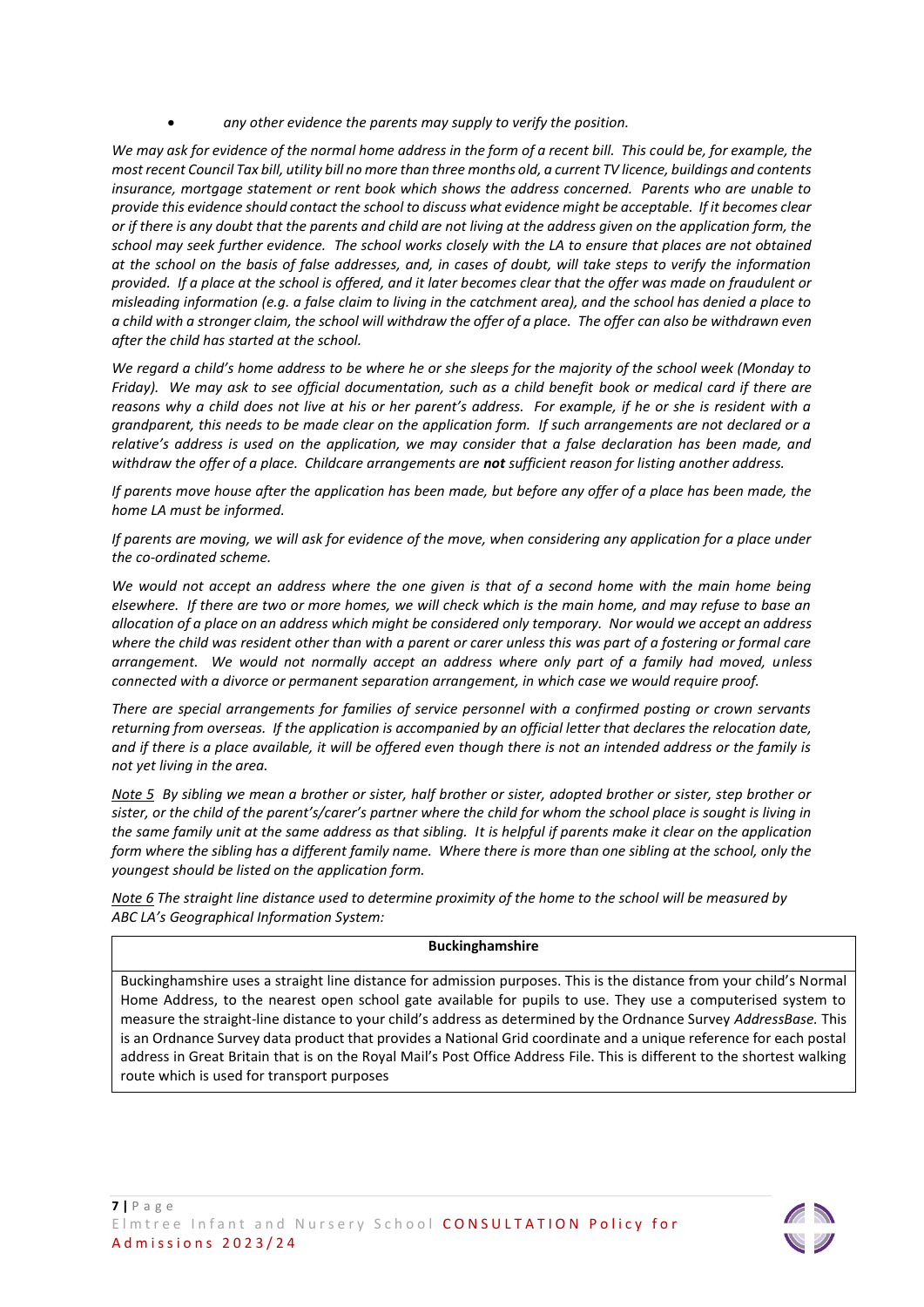

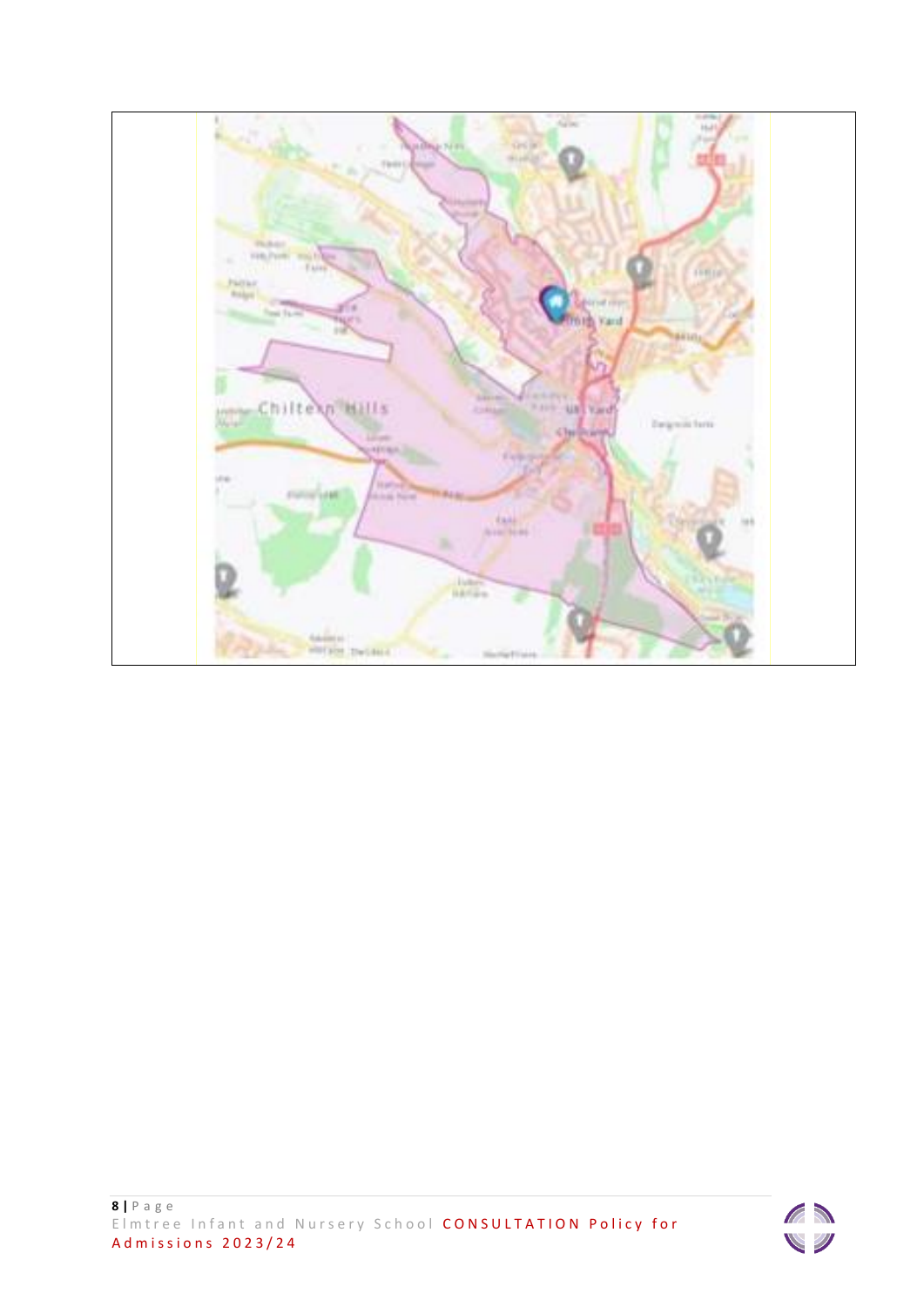#### Appendix 1

#### **Objections to and referrals about determined school admission arrangements**

Members of the public can make an objection to the Office of the Schools Adjudicator (OSA) if they think that the admissions arrangements of a maintained school or an academy do not comply with the 'School Admissions Code' (the Code) or other legislation relating to school admissions.

All admissions authorities must determine their admission arrangements by 28 February every year, even if they have not changed from previous years and a consultation has not been required. Complainants have until 30 June to contact the adjudicator if you have an objection.

If people wish to make an objection they must complete the 'school admission arrangements [objection fo](https://www.gov.uk/government/publications/objection-to-school-admission-arrangements)rm'

Further guidance is available on th[e Office of the Schools Adjudicator web site](https://www.gov.uk/guidance/schools-adjudicator-make-an-objection-appeal-or-referral)

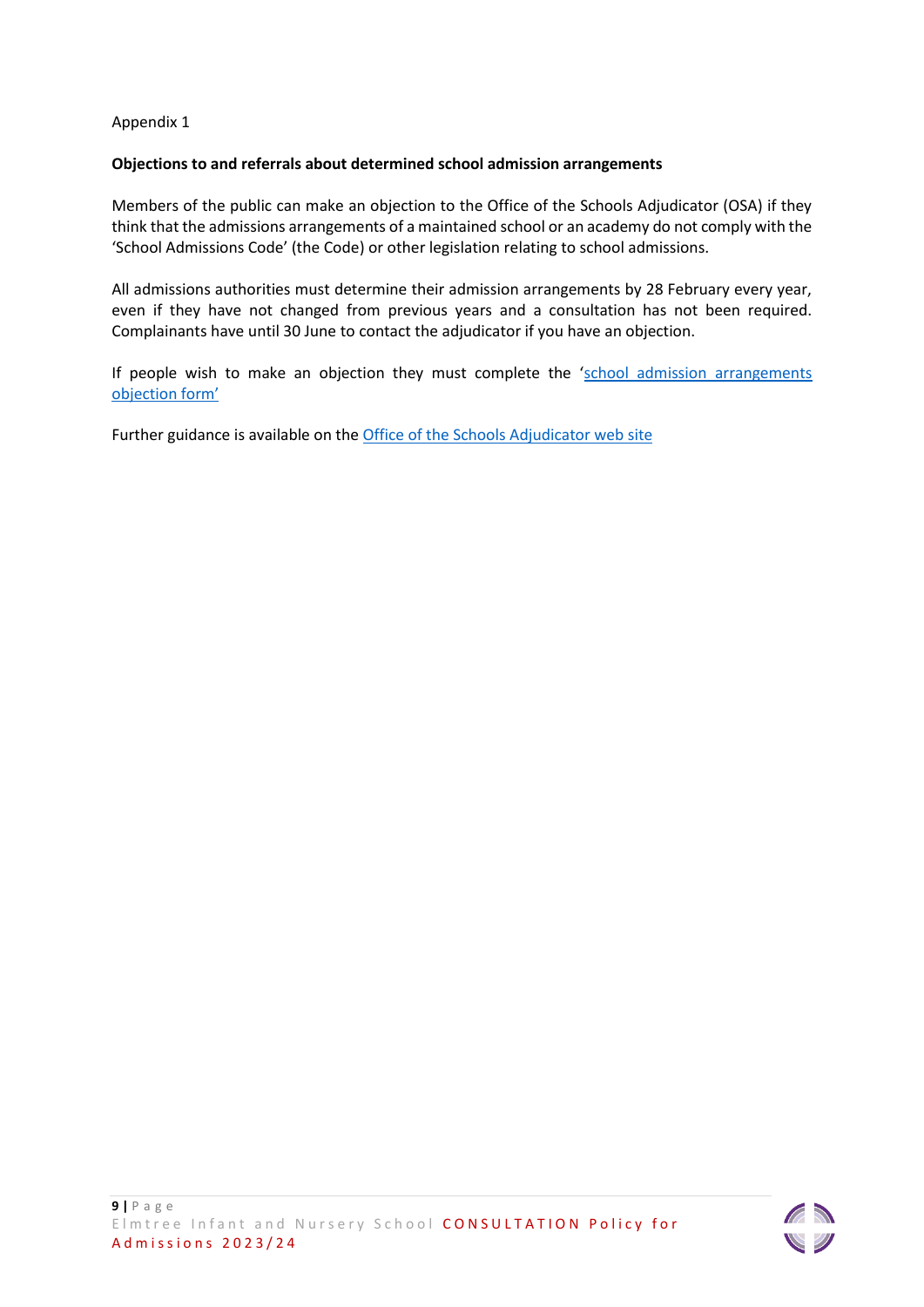Appendix 2

 $\mathsf{r}$ 

**Elmtree Infant and Nursery School**





*Together we reach for the stars*

#### **MODEL IN YEAR APPLICATION FORM**

| <b>CHILD'S DETAILS</b><br>$\mathbf{1}$                                                                                                   |               |  |  |
|------------------------------------------------------------------------------------------------------------------------------------------|---------------|--|--|
| First name                                                                                                                               |               |  |  |
| Middle name(s)                                                                                                                           |               |  |  |
| Legal surname                                                                                                                            |               |  |  |
| Sex                                                                                                                                      | Male/Female   |  |  |
| Date of birth                                                                                                                            | $\frac{1}{2}$ |  |  |
| Normal home address (the address and postcode at which the child normally lives).<br>Please enclose address evidence.                    |               |  |  |
|                                                                                                                                          |               |  |  |
|                                                                                                                                          |               |  |  |
|                                                                                                                                          |               |  |  |
| If moving home, please provide the new home address (the address at which the child<br>will be living). Please enclose address evidence. |               |  |  |
|                                                                                                                                          |               |  |  |
|                                                                                                                                          |               |  |  |
|                                                                                                                                          |               |  |  |
|                                                                                                                                          |               |  |  |
| Name and address of current or most recent school                                                                                        |               |  |  |
|                                                                                                                                          |               |  |  |
|                                                                                                                                          |               |  |  |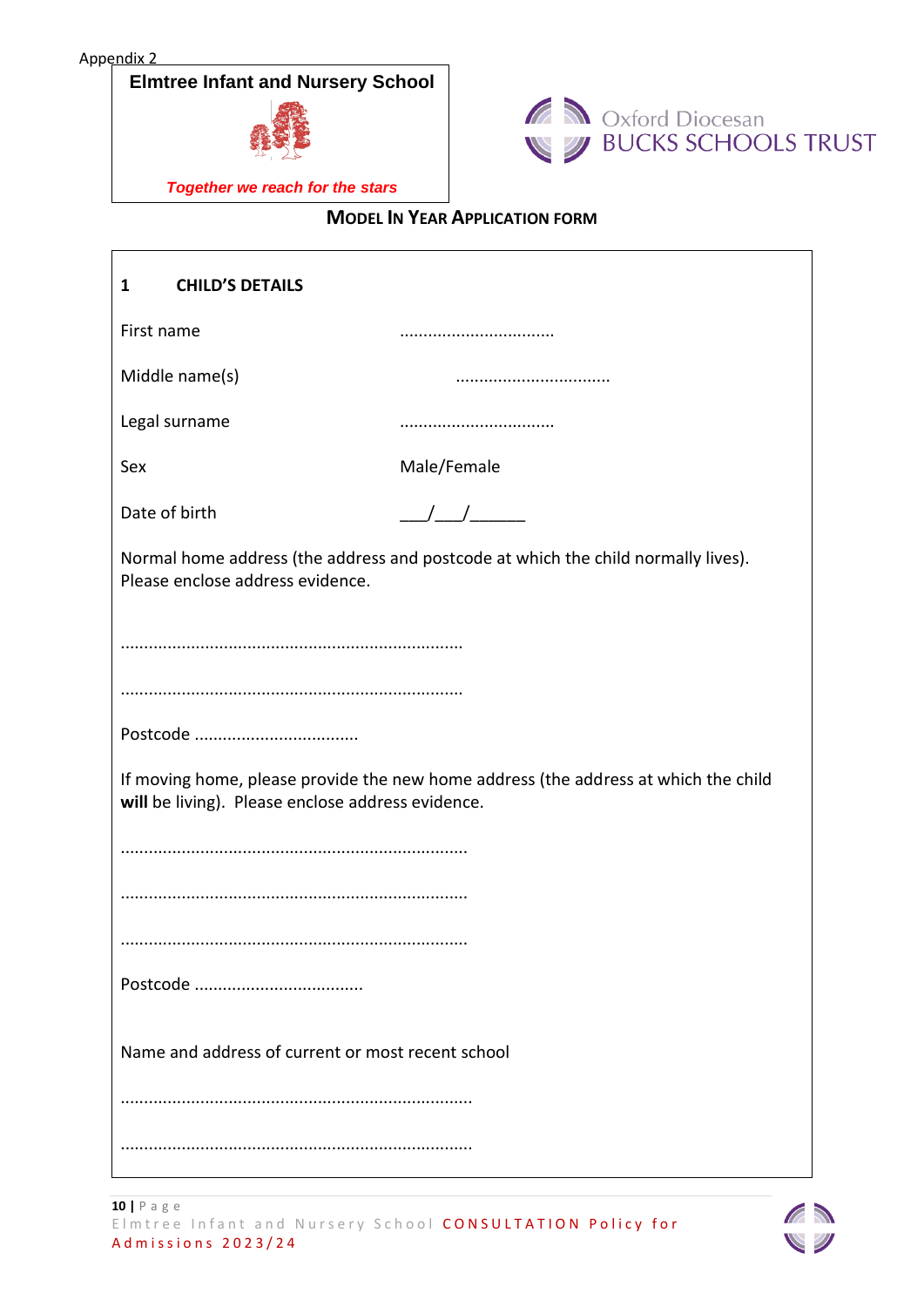| $\mathbf{2}$<br><b>YOUR DETAILS</b>                                                                                                                   |  |  |
|-------------------------------------------------------------------------------------------------------------------------------------------------------|--|--|
| Name of parent/carer living at home address above                                                                                                     |  |  |
|                                                                                                                                                       |  |  |
| Relationship to child                                                                                                                                 |  |  |
| <b>Email address</b>                                                                                                                                  |  |  |
|                                                                                                                                                       |  |  |
|                                                                                                                                                       |  |  |
|                                                                                                                                                       |  |  |
| 3<br><b>FURTHER INFORMATION</b>                                                                                                                       |  |  |
|                                                                                                                                                       |  |  |
| Does the child have any brothers or sisters attending the school? Yes/No                                                                              |  |  |
| If 'Yes', please give name of the youngest sibling attending the school                                                                               |  |  |
|                                                                                                                                                       |  |  |
| Does the child have an EHC (Education & Health Care Plan) Yes/No                                                                                      |  |  |
|                                                                                                                                                       |  |  |
| Is the child 'looked after' by a Local Authority or was s/he previously 'looked after'?<br>Yes/No                                                     |  |  |
| If 'Yes', please provide details.                                                                                                                     |  |  |
| [Any other questions needed to apply the school's oversubscription rules - eg disability,<br>medical/social needs, previous sibling attendance, etc.] |  |  |
| <b>DECLARATION</b><br>4                                                                                                                               |  |  |